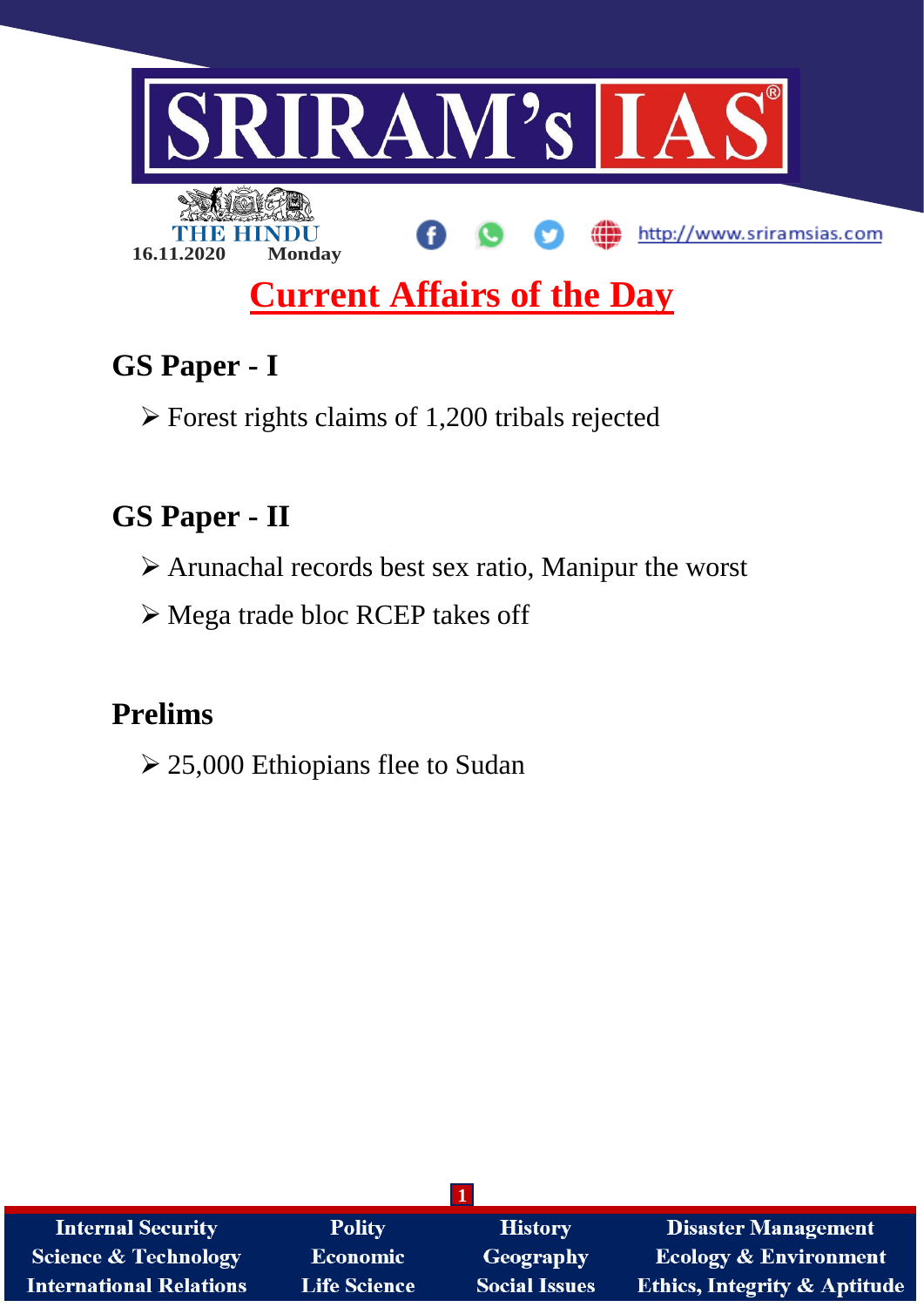

The Regional Comprehensive Economic Partnership (RCEP), a mega trade bloc comprising 15 countries led by China, that came into existence on Sunday said India would have to write expressing "intention" to join the organisation to restart negotiations for membership.

## **The RCEP**

The RCEP, which comprises the 10 ASEAN members and Australia, China, Japan, South Korea and New Zealand. The China-backed group is expected to represent at least 30% of the global GDP and will emerge as the largest free trade agreement in the world. The mega trade bloc is a landmark initiative, which is expected to boost commerce among the member-countries spread across the Asia-Pacific region.

## **Highlights:**

1. Experts are interpreting the beginning of RCEP as a major development that will help China and trade in the Asia-Pacific region in the post-COVID-19 scenario.

| <b>Internal Security</b>        | <b>Polity</b>       | <b>History</b>       | <b>Disaster Management</b>              |
|---------------------------------|---------------------|----------------------|-----------------------------------------|
| <b>Science &amp; Technology</b> | Economic            | Geography            | <b>Ecology &amp; Environment</b>        |
| <b>International Relations</b>  | <b>Life Science</b> | <b>Social Issues</b> | <b>Ethics, Integrity &amp; Aptitude</b> |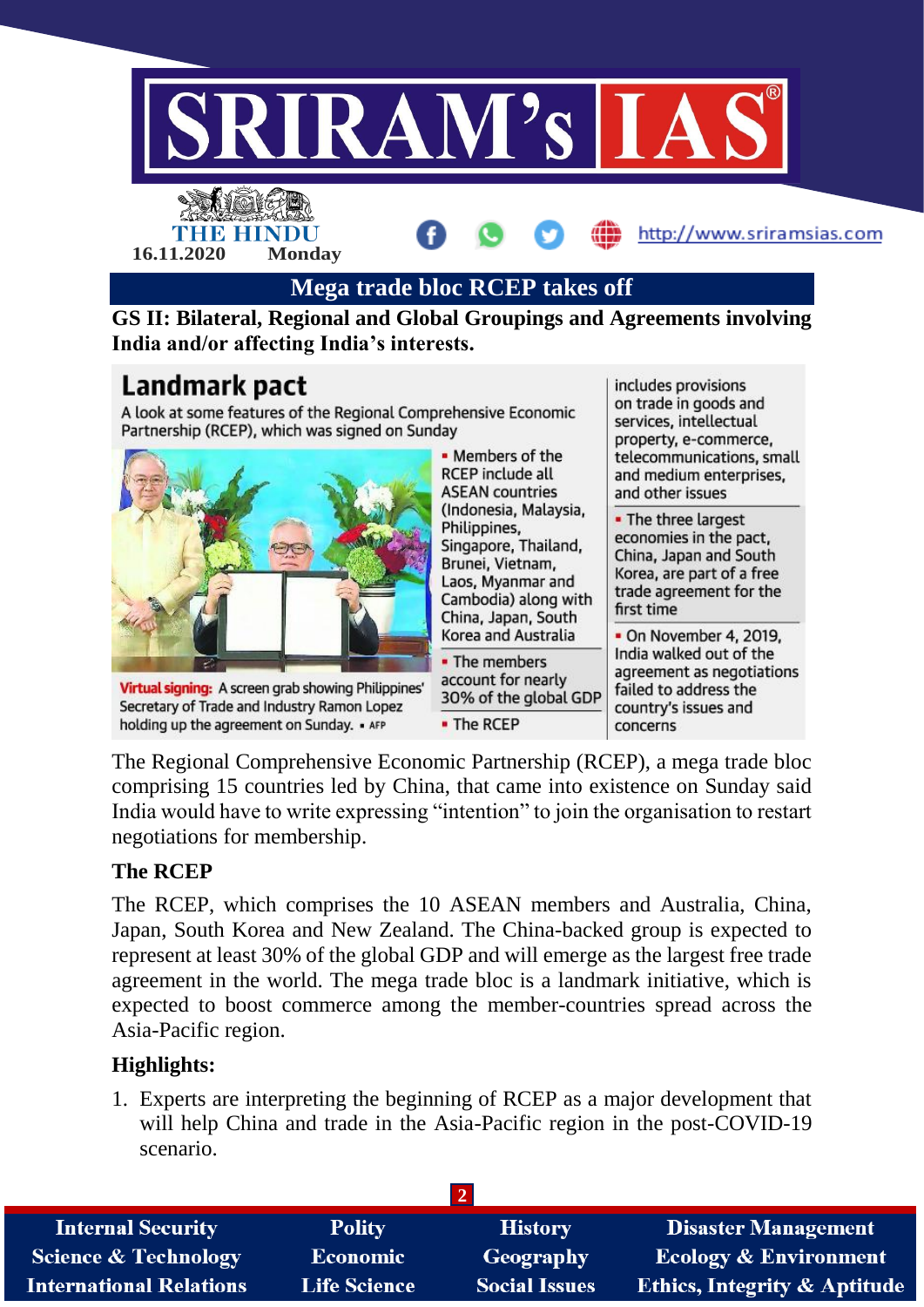

- 2. The agreement means a lot for China as it will give it access to Japanese and South Korean markets in a big way, as the three countries haven't yet agreed on their FTA.
- 3. The fact that this happened, despite the pandemic, is certainly leverage for China and shows the idea of decoupling from China is not a substantive issue in a regional sense.
- 4. India did not return to the negotiations despite requests from the RCEP members, who have discussed the trade pact for nearly eight years.
- 5. It is understood that staying out of RCEP may interfere with India's bilateral trading with the RCEP member-countries.

#### **Conclusion:**

India will also have to consider if the new U.S. administration revives the Trans-Pacific Partnership trade deal in some form and brings in all of its partners in the region, if India can afford to stay out of a template that excludes China, at the same time as it is looking to move out supply chains from China in the next 5 or 10 years (meaning RCEP).

#### **Mains:**

1. Keeping itself outside of RCEP does not match with Indian aim of integration into global value chains. For how long will it be reasonable? Discuss.

## **Forest rights claims of 1,200 tribals rejected**

#### **GS I: Social Empowerment**

Over 1,200 tribals in Hunsur taluk of Mysore district stare at an uncertain future as their review petition for recognition of their claims over forest land under the Scheduled Tribes and Other Forest Dwellers (Recognition of Forest Rights) Act, 2006, has been rejected by the local authorities.

## **Highlights:**

- 1. NGOs fear more applications may be rejected and are bracing for a showdown with the authorities on the grounds that the review was done cursorily.
- 2. The Supreme Court in 2019 ordered the eviction of nearly a million people across India, whose claims under the forest rights acts had been rejected. But

| <b>Internal Security</b>        | <b>Polity</b>       | <b>History</b>       | <b>Disaster Management</b>              |
|---------------------------------|---------------------|----------------------|-----------------------------------------|
| <b>Science &amp; Technology</b> | <b>Economic</b>     | Geography            | <b>Ecology &amp; Environment</b>        |
| <b>International Relations</b>  | <b>Life Science</b> | <b>Social Issues</b> | <b>Ethics, Integrity &amp; Aptitude</b> |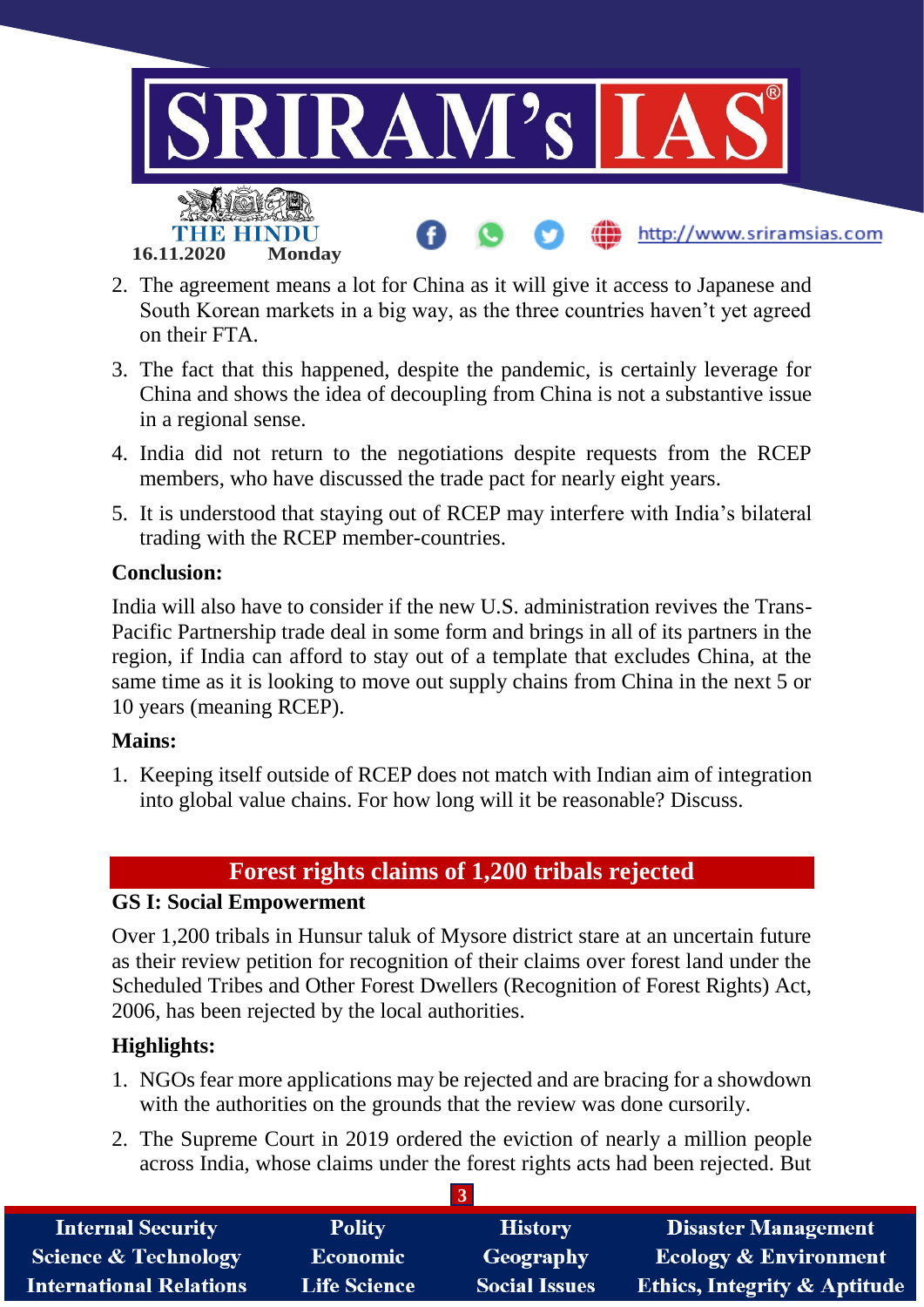

the court stayed its earlier order and directed all state governments to file a review petition and submit a report.

- 3. The FRA was enacted 13 years ago to recognise the rights of the tribals over the forests, apart from community rights over common property resources.
- 4. Instead of taking steps to correct historical injustice, the authorities have discarded their pleas without application of mind.
- 5. NGO's said that in a country where maintaining records of evidence and documents were recent phenomena, expecting tribals to provide records to substantiate claims that they lived inside the forest before their eviction in 1972 was ridiculous and was in contravention of the concept of natural justice.
- 6. Many of the applications were rejected on the grounds that their individual claims under the FRA lay within the tiger reserve (Nagarahole) and hence could not be maintained.
- 7. The NGOs argued that in such cases the authorities should first recognise the rights and subsequently provide alternative solutions by way of rehabilitation instead of rejecting the claims.

#### **Mains:**

1. Non-fulfilment of FRA promise will automatically leave India missing SDGs for 100 million people. Elaborate and suggest a way forward.

## **Arunachal records best sex ratio, Manipur the worst**

#### **GS II: Issues Relating to Development and Management of Social Sector/Services relating to Health, Education, Human Resources.**

Arunachal Pradesh recorded the best sex ratio at birth in the country, while Manipur recorded the worst, according to the 2018 report on "Vital statistics of India based on the Civil Registration System" published by the Registrar-General of India. Sex ratio at birth is the number of females born per 1,000 males.

## **Highlights:**

1. Arunachal Pradesh recorded 1,084 females born per thousand males, followed by Nagaland (965) Mizoram (964), Kerala (963) and Karnataka (957). The

| <b>Internal Security</b>        | <b>Polity</b>       | <b>History</b>       | <b>Disaster Management</b>              |
|---------------------------------|---------------------|----------------------|-----------------------------------------|
| <b>Science &amp; Technology</b> | <b>Economic</b>     | <b>Geography</b>     | <b>Ecology &amp; Environment</b>        |
| <b>International Relations</b>  | <b>Life Science</b> | <b>Social Issues</b> | <b>Ethics, Integrity &amp; Aptitude</b> |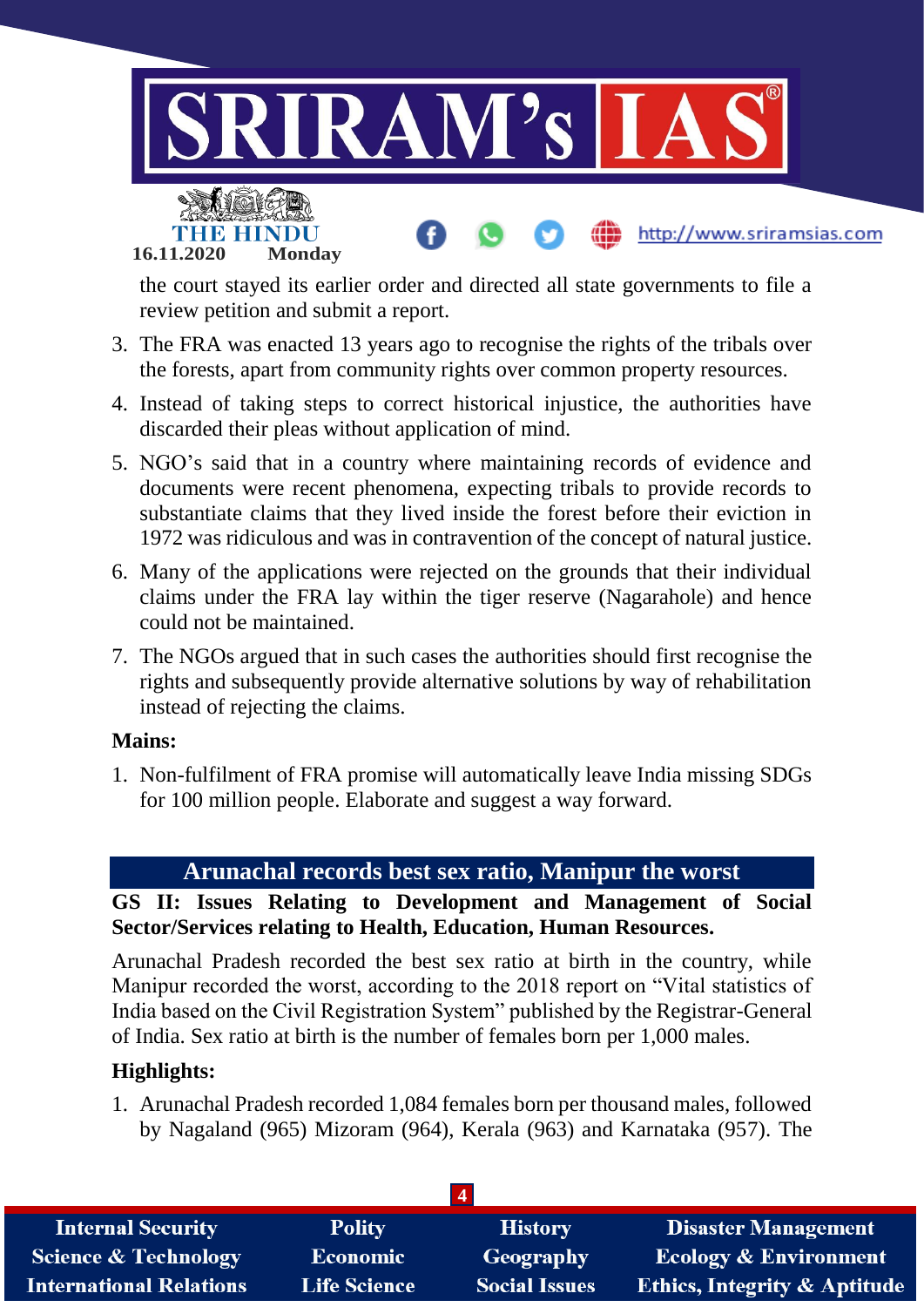

## **Mains:**

1. Sex ratio at birth is a real contemporary indicator of the success of policies Women Protection and Empowerment. Discuss. Give reasons why some states and regions are lagging.

| <b>Internal Security</b>        | <b>Polity</b>       | <b>History</b>       | <b>Disaster Management</b>              |
|---------------------------------|---------------------|----------------------|-----------------------------------------|
| <b>Science &amp; Technology</b> | <b>Economic</b>     | <b>Geography</b>     | Ecology & Environment                   |
| <b>International Relations</b>  | <b>Life Science</b> | <b>Social Issues</b> | <b>Ethics, Integrity &amp; Aptitude</b> |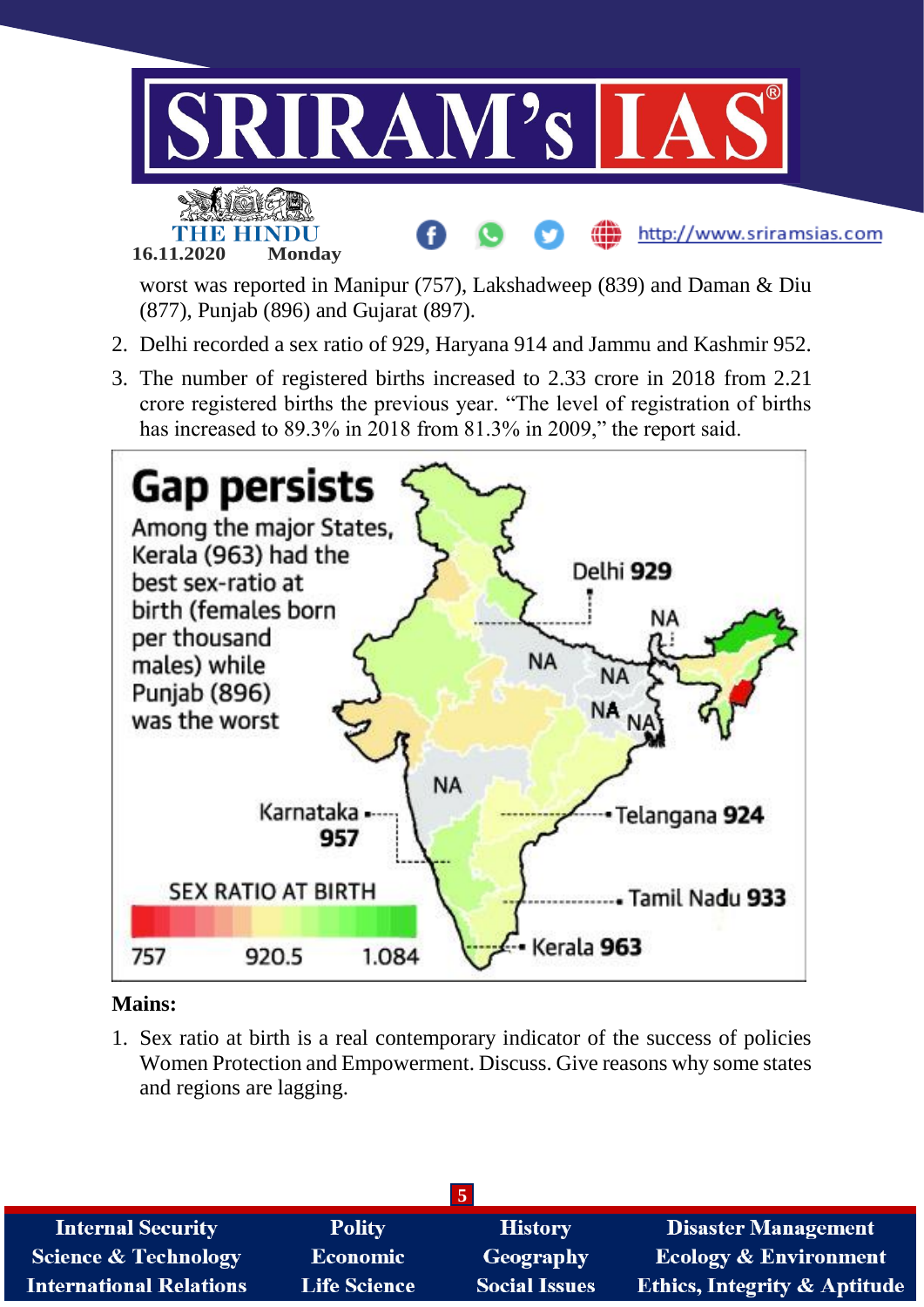

Around 25,000 Ethiopians fleeing conflict in the Tigray region have crossed into neighbouring Sudan, state news agency SUNA reported, as the UN said it was working to find them shelter.

#### **Highlights:**

- 1. The priority of the UNHCR was to provide the refugees with shelter, food and water and then to transfer them to regions far from the border "for security reasons.
- 2. He said the UN refugee agency was working to establish new camps in Sudan for the Ethiopians.

| <b>Internal Security</b>        | <b>Polity</b>       | <b>History</b>       | <b>Disaster Management</b>              |
|---------------------------------|---------------------|----------------------|-----------------------------------------|
| <b>Science &amp; Technology</b> | <b>Economic</b>     | Geography            | <b>Ecology &amp; Environment</b>        |
| <b>International Relations</b>  | <b>Life Science</b> | <b>Social Issues</b> | <b>Ethics, Integrity &amp; Aptitude</b> |